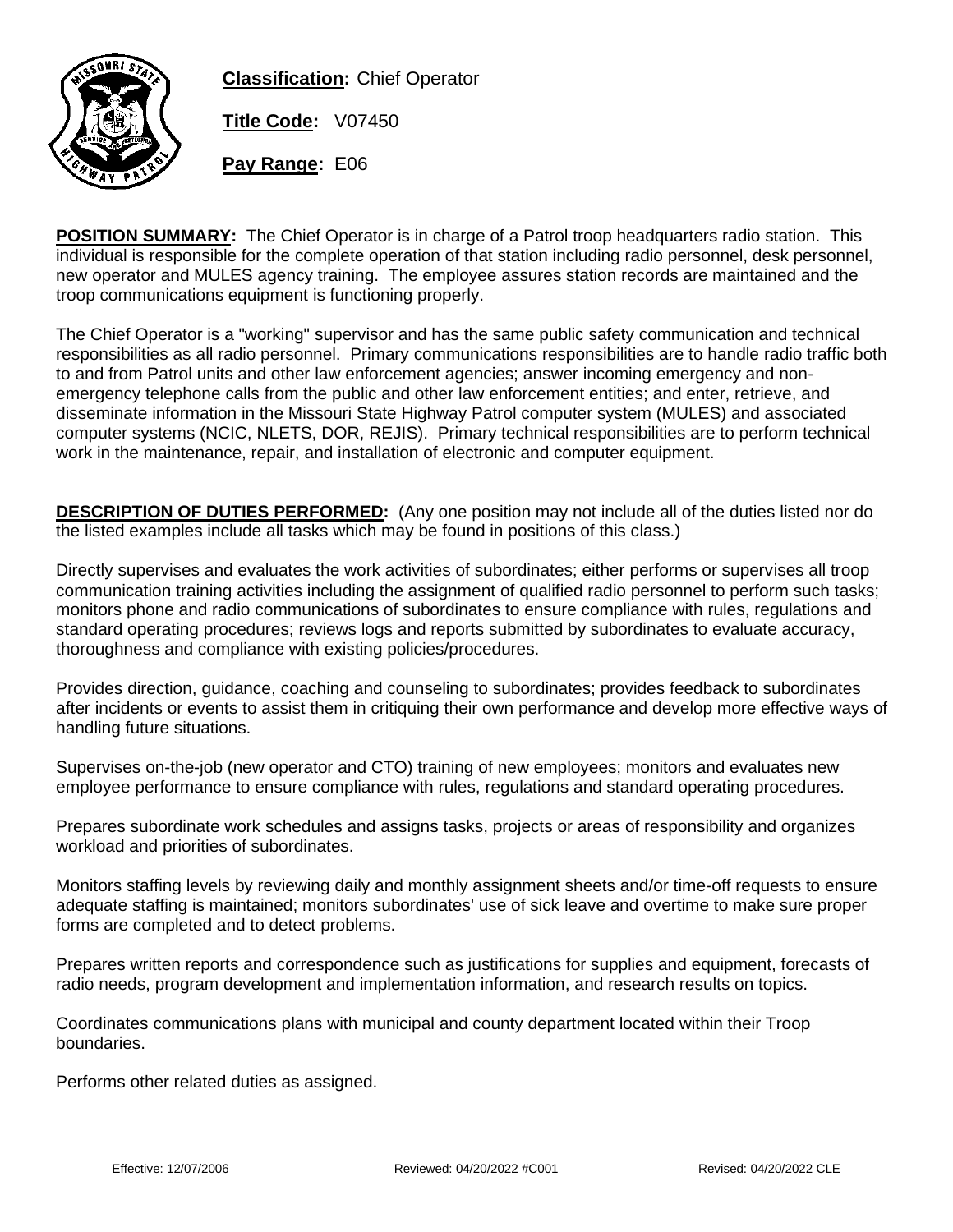Dispatches (broadcasts), via a radio console, information to Patrol units and, when applicable, other agencies, notifying same of items or incidents which require prompt notification and/or action; maintains strict radio discipline at all times by complying with FCC regulations and communications policies/procedures in transmission of all radio traffic.

Receives and disseminates information received from Patrol units who self-initiate enforcement action; coordinates the response of back-up units and/or mutual aid as required.

Maintains proper records of all Patrol units dispatched (unit self-initiated and assigned); monitors dispatched unit's activities and receives and transmits to field units updated information as it is received.

Dispatches (broadcasts) daily summaries to Patrol units of pertinent information such as officer safety items, wanted persons, stolen vehicles and other items of interest (e.g., bank robberies, death of members, funeral arrangements, etc., or urgent items which are inappropriate to be handled by mail or telephone).

Dispatches (broadcasts) administrative and fixed format messages to law enforcement agencies in and outside the state pertaining to law enforcement activities.

Answers emergency telephone calls received from the public; questions callers to determine the nature of the call, whether a response is necessary and what type of assistance or information is needed; dispatches via a radio console, emergency calls requiring response according to priority and availability of field units.

Answers non-emergency calls and provides routing non-technical information upon request (e.g., information on road conditions, traffic reports, etc.); refers questions to the proper authority/agency.

Retrieves and accurately relays to requesting Patrol units information contained in the Missouri State Highway Patrol computer system (MULES) and other associated computer systems (e.g., information regarding motor vehicles, driver licenses, wants and warrants, stolen property, guns, etc.).

Enters information on wanted persons, stolen property, motor vehicle information, etc., into the appropriate computer systems.

Monitors and responds to administrative messages; transmits by teletype emergency messages, weather watches, advisories, and other pertinent information to the appropriate entities.

Monitors National Warning System (NAWAS); makes notifications regarding severe weather, critical situations, etc., to the appropriate entities; conducts daily roll call tests of NAWAS circuit.

Maintains security for the troop headquarters by monitoring all who enter and leave the building; assures all entrances/exits and windows are secure after hours; makes regular rounds of the building and grounds as prescribed by command staff.

Assists the Special Weapons and Tactics team (SWAT) with communications by setting up, monitoring and communicating from the command post.

Greets walk-in visitors and answers routine, non-technical inquiries as requested.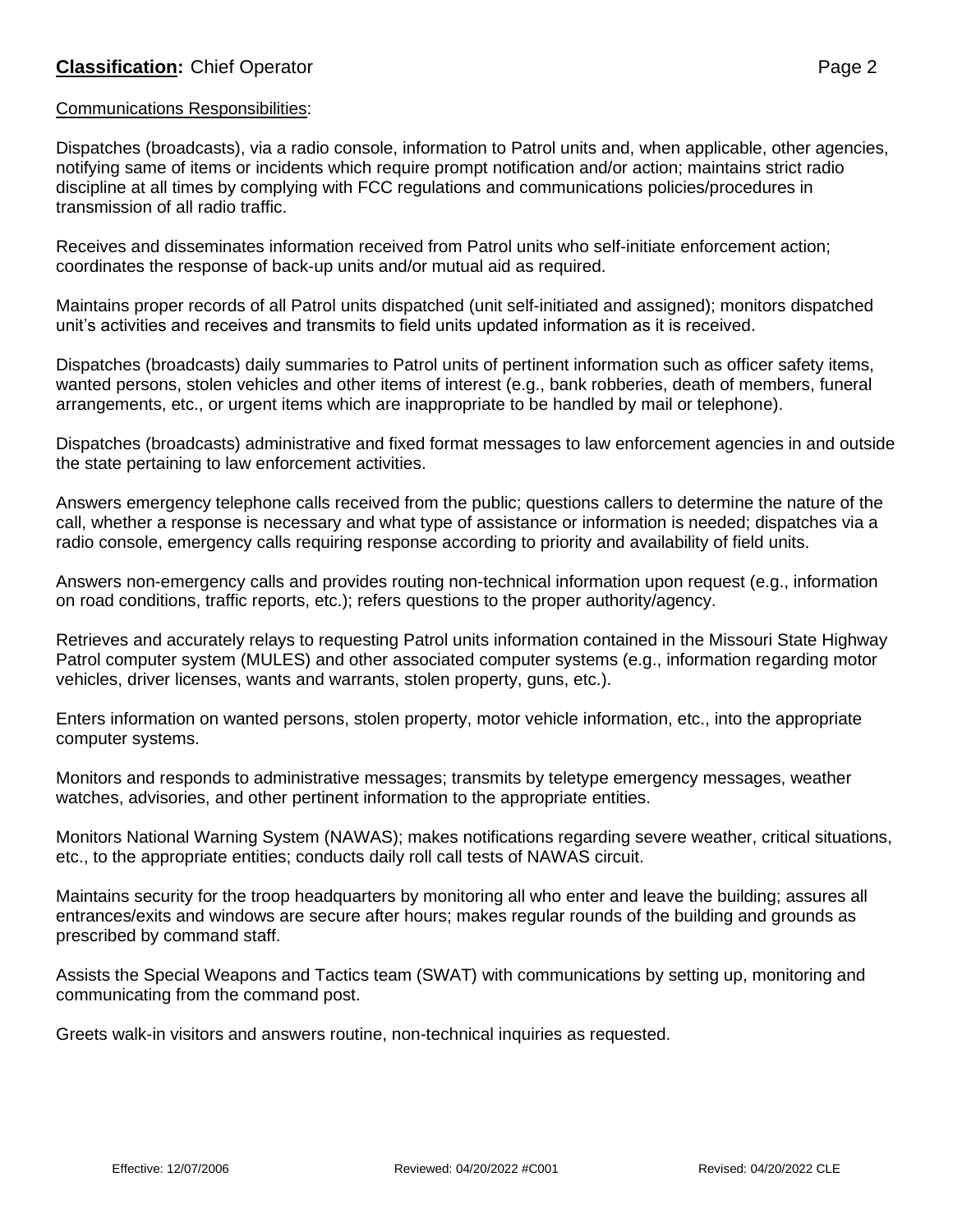## **Classification:** Chief Operator **Page 3**

## Technical Responsibilities:

Monitors, maintains and "troubleshoots" computer system and other station computer systems and printers; designs; assists other agencies with computer problems when requested.

Monitors the repair and maintenance of station radio transmission and other designated electronic equipment by ensuring proper testing, diagnosis, removing, and installing parts/components, etc.

Monitors and performs back-up procedures for high power base station transmitters and station power generator.

Maintains and monitors operational status of in-house telephone system as well as radio and other designated electronic equipment on Patrol cars.

**REQUIRED KNOWLEDGE, SKILLS, AND ABILITIES:** Communications: Must have the ability to actively listen to others for understanding of their needs and situations; ability to speak English with sufficient clarity to be understood by others on the telephone, radio or in person. Must be able to assertively control conversations in order to quickly and accurately gather pertinent information and be able to communicate this information professionally and precisely to the proper recipient. Must be able to read and understand written correspondence, memoranda, and directives. Must have the ability to report events and information in writing legible and accurately, using proper English grammar, spelling and structure.

Decision-making: Must have the ability to act in a decisive manner, using good judgment. Must have the ability to maintain objectivity in the decision-making process. Must have the ability to effectively prioritize situations and information and make appropriate decisions based on information received. Must have the ability to learn and apply new information. Must have the ability to handle a variety of rapidly flowing information at one time. Must have the ability to remember numerous details.

Interpersonal Relationships: Must be consistent in dealing with people. Must be able to detach callers' emotions, yet project an image of empathy (e.g., avoid personal involvement). Must have the ability to maintain appropriate and constructive behavior and attitude in response to difficult or adverse situations. Must have the ability and willingness to accept responsibility for actions. Must have the ability to work cooperatively with others. Must have the ability to foster teamwork and motivate others to work productively together.

Professional Attitude: Must have the ability to act in a mature, dependable fashion; ability and willingness to maintain dependable work habits such as reporting to work on time. Must represent the organization to other agencies and citizens with a courteous, helpful, accurate and business-like attitude in all radio, telephone, and personal contact. Must have the willingness and ability to respect private, confidential information. Must have the ability to support and carry out directives.

Quality of Work: Must be able to provide high quality, accurate work. Must be able to perform multiple tasks simultaneously. Must be able to do several things at once on time and remain focused under stress. Must have the ability to adjust to new or unique situations. Must have the ability to properly understand and interpret computer software. Must have the ability to successfully "troubleshoot" and repair electronic equipment.

Supervisory Duties: Must have the ability to supervise the actions of others dealing with subordinates in a fair and objective manner. Must have the ability to effectively evaluate the performance of individuals, which indicate the need for additional training, discipline, or supervisory counseling. Must have the ability to recognize and commend superior performance. Must have the ability to evaluate personnel needs and workloads. Must have the ability to implement changes in current procedures to eliminate backlogs, streamline operations and accomplish work more effectively.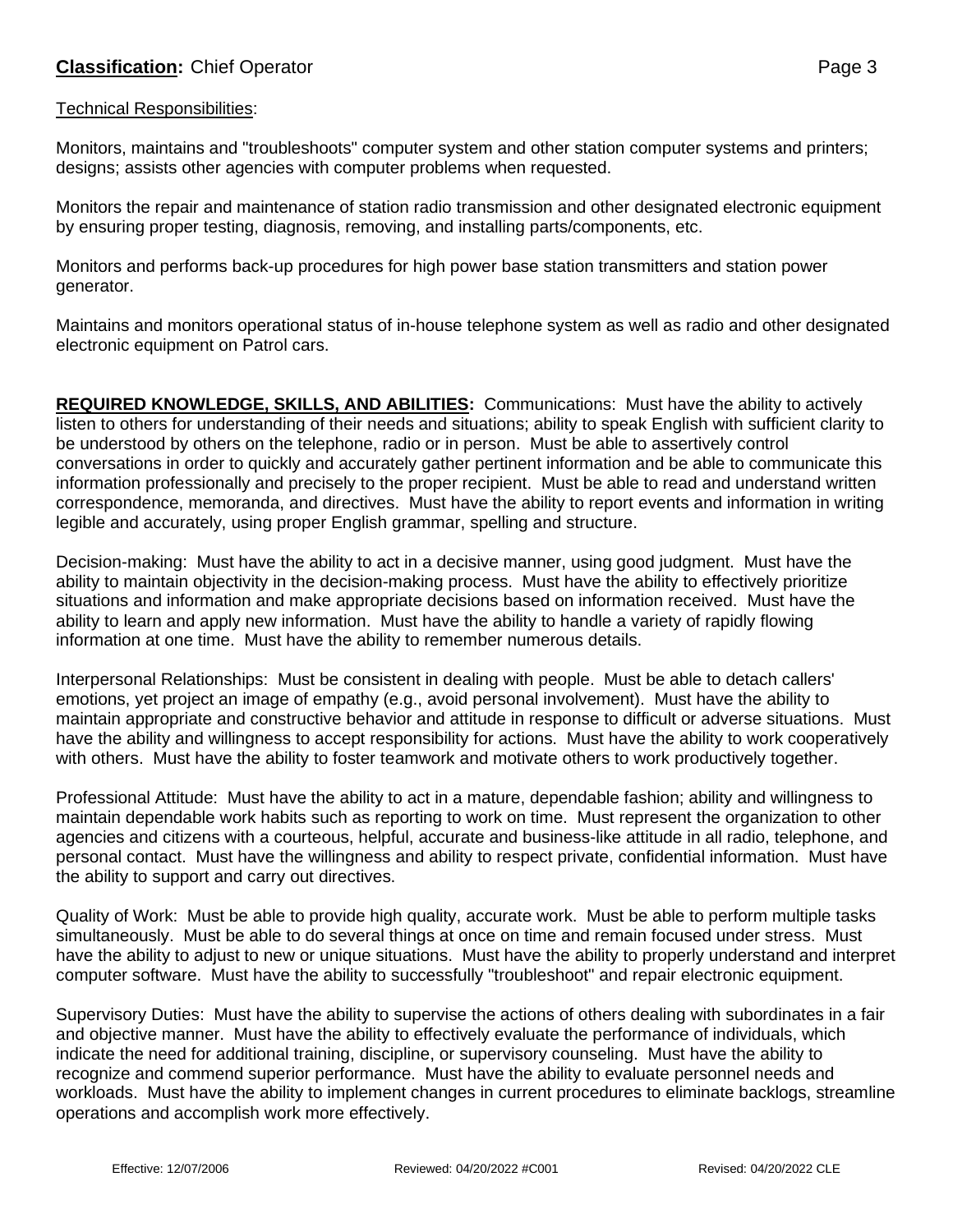## **Classification:** Chief Operator **Page 4**

Physical Abilities: Must have the ability to hear and understand sound sources coming through a communications headset and/or radio and/or standard telephone receiver. Must have the ability to hear and understand other outside sound sources while wearing a communications headset (i.e., the ability to hear sound sources not coming through the headset). Must have the ability to read and discern visual images on a variety of media, including the ability to read and understand maps. Must have the ability to type 25 wpm accurately on a computer keyboard. Must have the ability to record names and numbers accurately (e.g., not transpose numbers and/or letters). Must have the ability to simultaneously operate a multi-screen computer, logging screen, microphone, and various receivers. Must be able to distinguish colors as displayed on a computer screen, electronic components and wires.

Technical Knowledge: Must acquire and maintain a working knowledge of communications equipment, practices and procedures including but not limited to:

Knowledge of functions and operations of radio console, telephone console, teletype, call logging recorder, data entry, facsimile machine, and other station equipment.

Knowledge of basic telephone and radio techniques/procedures for dispatching response units and handling incoming emergency or non-emergency calls.

Knowledge of the procedures for broadcasting potentially dangerous information.

Knowledge of the laws and restrictions for accessing and dispensing criminal history and other information obtained during the course of duty.

Knowledge of FCC rules and regulations applicable to radio broadcasts.

Knowledge of basic law enforcement complaint/dispatching terminology and codes.

Knowledge of proper responding agencies for various types of calls.

Knowledge of proper use of MULES and associated computer systems and functions.

Knowledge of geographical area the troop communications center serves.

Knowledge of communications policies and procedures and the proper preparation of required reports, logs, and forms.

Knowledge of the methods, tools, and practices used in the maintenance and repair of electronic communications and related equipment.

Knowledge of general supervisory principles and practices.

Knowledge of federal personnel laws covering employees.

Ability to operate basic office equipment as detailed in the description of duties.

Ability to handle restricted and confidential information in a professional manner and maintain the information as such.

Ability to communicate in English clearly and concisely, both orally and in writing.

Ability to establish and maintain harmonious working relations with others.